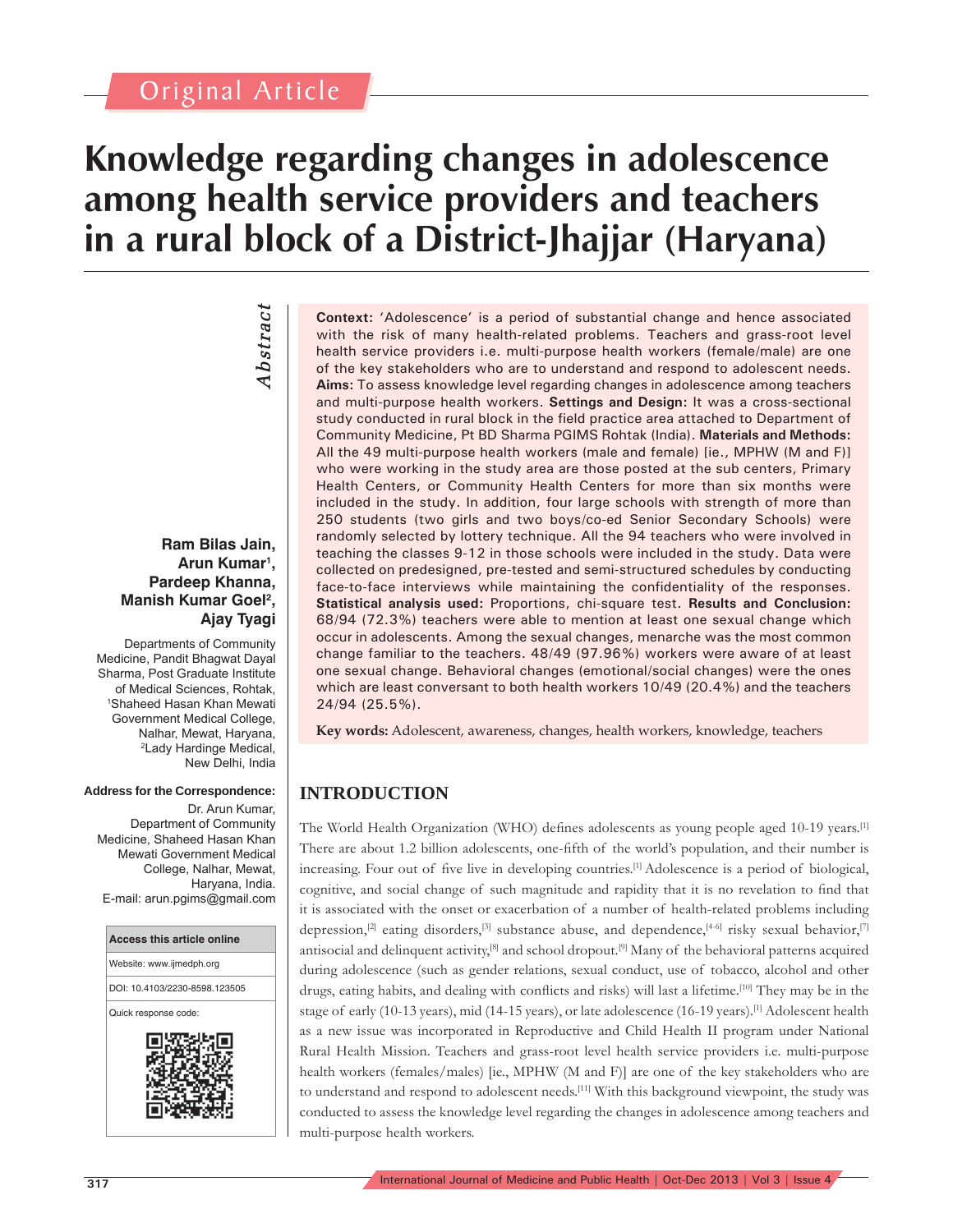#### **MATERIALS AND METHODS**

It was a cross-sectional study conducted during the period 2010 to 2012 in Block Beri, which is rural field practice area attached to Department of Community Medicine, Pt BD Sharma PGIMS Rohtak (India). There are 21 sub-centers, three primary health centers (PHCs), one general hospital (GH) and one community health center (CHC) in the area, which are being looked after by Senior Medical Officer, CHC Dubaldhan. All the 49 MPHW (M and F) who were working in the study area, that is those who are posted at these sub-centers, PHCs, or CHC for more than six months were included in the study. For selecting the teachers for the study, primarily the schools were selected and then all the teachers teaching senior classes in those schools, where adolescents are likely to be enrolled, were selected. Because of the reason that majority of the school teachers would be found in large schools and feasibility/approachability reasons, out of the total 7 Government (Govt) High schools and 19 Govt Senior Secondary schools located in the block, 4 large schools with strength of more than 250 students (two Girls and two Boys/co-ed Senior Secondary Schools) were randomly selected by lottery technique. Teachers from the two strata of girls' and boys' schools were selected separately to eliminate the possible variability in knowledge of the teachers coming in contact with adolescents of different sexes ie, male and female. All the 94 teachers who were involved in teaching the classes 9-12 in those schools were included in the study and were interviewed. Data were collected on pre-designed, pre-tested, and semi-structured schedules by conducting face-to-face in-depth interviews and the confidentiality was meticulously maintained. Ethical approval and prior permission to perform the study was sought from Institutional Post Graduate Board of Studies.

#### **RESULTS AND DISCUSSION**

The response rate was 100% as all the study participants ie., teachers and health workers completed the interview.

#### **Knowledge among teachers**

The teachers were more or less equally distributed among all the age groups except that the younger teachers ie., below the age of 30 years, were only the females as shown in the [Table 1]. Overall, number of the female teachers was more as compared to male ones.

All the teachers could express at least one physical change in the adolescents. But only 24/94 (25.5%) could narrate atleast one social and/or emotional change in them. The figure was alarming as the teachers who were considered as educated and mature adults, who regularly came in contact with the adolescents and who were expected to guide them during that period of substantial change, were themselves unaware of those changes [Table 2]. Also, 68/94 (72.3%) teachers could mention at least one sexual change in adolescents. Low figure might be due to the hesitance of the teachers to talk on such issues. In comparison to male teachers, female teachers were significantly more aware  $[P$  value = 0.000215] of the adolescent sexual developmental changes. The percentage of female teachers who narrated one or the other sexual change was 87%. This might be because of their own experiences when they have come across the adolescent stage. As mentioned earlier under observations, menarche was the most common sexual change narrated by teachers. This reflected that menarche was more prominent and easily recognizable resulting in more teachers being aware of this change [Table 2]. However, in a survey conducted on 200 teacher trainees from Awassa College of Teacher Education, South Ethiopia, male teacher trainees were found to have better awareness on adolescent reproductive health issues than female trainees.<sup>[12]</sup> As mentioned in [Table 3], except one, all the teachers that is 93/94 (~99%) took the changes as normal and physiological. This observation pointed out that the logical thinking prevailed in the minds of school teachers [Table 3].

#### **Knowledge among health workers**

All the health workers in this study knew at least one change which occurred among adolescents. Out of the 49 workers, 49/49 (100%) and 48/49 (97.96%) of the workers were aware of at least one physical and one sexual change, respectively which occurred in the adolescents. It was a very positive finding that health workers were knowledgeable about the sexual developmental changes which would be an advantage for taking better care of their reproductive health. However, approximately 20% workers were aware of the emotional/social changes [Table 2]. As regards to awareness of sexual developmental changes, higher percentage of workers ( $\sim$ 98%) in comparison to teachers ( $\sim$ 72%) could be due to the health related background of workers. On contrary, proportion of teachers who were aware of emotional/social changes (25.5%) was slightly higher than that of such health workers (~20%) probably due to more likelihood of interactions

| Table 1: Age and sex distribution of study participants |                 |                 |                |                       |                 |                |  |  |
|---------------------------------------------------------|-----------------|-----------------|----------------|-----------------------|-----------------|----------------|--|--|
| <b>Age Group</b>                                        | <b>Teachers</b> |                 |                | <b>Health workers</b> |                 |                |  |  |
|                                                         | Male $[n=40]$   | Female $[n=53]$ | Total $[N=94]$ | Male $[n=14]$         | Female $[n=35]$ | Total $[N=49]$ |  |  |
| Less than 30 years                                      |                 | $13(24.1\%)$    | 13 (13.8%)     | $1(7.2\%)$            | $8(22.9\%)$     | $9(18.4\%)$    |  |  |
| 30 to<40 years                                          | $10(25.0\%)$    | 17 (31.5%)      | 27 (28.7%)     | $5(35.7\%)$           | $11(31.4\%)$    | 16 (32.6%)     |  |  |
| 40 to<50 years                                          | 17 (42.5%)      | 12 (22.2%)      | 29 (30.9%)     | $5(35.7\%)$           | 12 (34.3%)      | 17 (34.7%)     |  |  |
| 50 years and above                                      | 13 (32.5%)      | 12 (22.2%)      | 25 (26.6%)     | $3(21.4\%)$           | $4(11.4\%)$     | $7(14.3\%)$    |  |  |
| Total                                                   | 40 (100%)       | 54 (100%)       | 94 (100%)      | 14 (100%)             | 35 (100%)       | 94 (100%)      |  |  |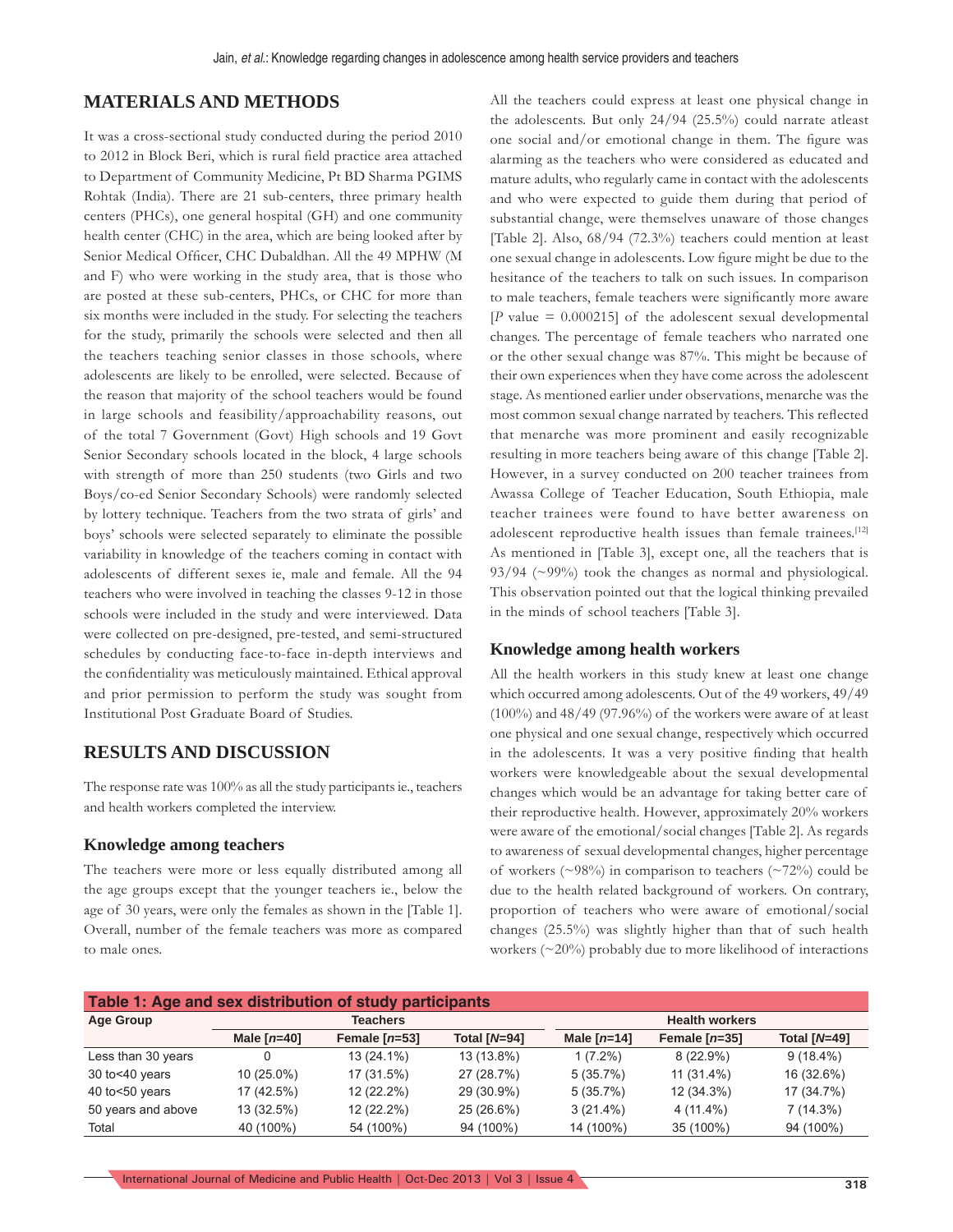| Table 2: Knowledge of teachers and health workers regarding changes which occur during adolescent<br>period |                                                 |                                                |                                              |                                              |              |                                                  |                                                 |                                                    |                          |
|-------------------------------------------------------------------------------------------------------------|-------------------------------------------------|------------------------------------------------|----------------------------------------------|----------------------------------------------|--------------|--------------------------------------------------|-------------------------------------------------|----------------------------------------------------|--------------------------|
|                                                                                                             | <b>Awareness</b>                                | <b>Male teachers</b><br>$[n=40]$               | <b>Female</b><br>teachers<br>$[n=54]$        | Total [n=94]                                 | P<br>value** | Male worker<br>$[n=14]$                          | Female<br>worker<br>$[n=35]$                    | Total<br>$[n=49]$                                  | P<br>value <sup>tt</sup> |
| Regarding<br>any change                                                                                     | Aware*                                          | 40 (100%)                                      | 54 (100%)                                    | 94 (100%)                                    |              | 14 (100%)                                        | 35 (100%)                                       | 49 (100%)                                          |                          |
|                                                                                                             | Not aware                                       | $0(0\%)$                                       | $0(0\%)$                                     | $0(0\%)$                                     |              | $0(0\%)$                                         | $0(0\%)$                                        | $0(0\%)$                                           |                          |
| Regarding<br>various<br>types of<br>changes                                                                 | Physical changes <sup>t</sup>                   | 40 (100%)                                      | 54 (100%)                                    | 94 (100%)                                    | 1            | 14 (100%)                                        | 35 (100%)                                       | 49 (100%)                                          | 1                        |
|                                                                                                             | Sexual<br>developmental<br>changes <sup>‡</sup> | 21 (52.5%)<br>(95% CI:<br>0.37.50 to<br>67.06) | 47 (87.0%)<br>(95% CI:<br>75.58 to<br>93.58) | 68 (72.3%)<br>(95% CI:<br>62.56 to<br>80.37) | 0.000        | 13 (92.86%)<br>(95% CI:<br>68.53% to<br>98.73%)  | 35 (100%)<br>(95% CI:<br>90.1% to<br>$100\%$ )  | 48<br>(97.96%)<br>(95% CI:<br>89.31% to<br>99.64%) | 0.11                     |
|                                                                                                             | Emotional / social<br>changes <sup>§</sup>      | 7 (17.5%) (95%<br>$Cl: 8.75$ to<br>31.95)      | 17 (31.5%)<br>(95% CI:<br>20.68 to<br>44.74) | 24 (25.5%)<br>(95% CI:<br>17.8 to<br>35.19   | 0.124        | $2(14.3\%)$<br>(95% CI:<br>4.01% to<br>$39.94\%$ | 8(22.86%)<br>(95% CI:<br>12.07% to<br>$39.02\%$ | 10 (20.4%)<br>(95% CI:<br>11.48% to<br>$33.64\%$   | 0.501                    |

CI=Confidence Interval, \*Aware — if the study subject could mention at least one change occurring during adolescent period, he/she was considered as "aware" of adolescent changes, †Physical changes — Boys: Growth spurt, development of muscles, oily skin, broadening of shoulders, cracking of voice, appearance of underarm hair, chest hair, pubic hair, facial hair, enlargement of penis and testes, Girls: Growth spurt, development of breasts, oily skin, widening of hips, appearance of under arm hair, pubic hair, enlargement of external genitals, enlargement of uterus and ovaries, ‡ Sexual developmental changes — enlargement and maturation of sexual organs, erections in boys, sexual desire, sexual attraction, menarche, ovulation, sperm production, ejaculation, initiation of sexual behaviour, § Emotional/social changes — preoccupied with body image, want to establish own identity, fantasy/daydreaming, rapid mood changes, emotional instability, full of energy, restlessness, attention seeking behavior, curious, inquisitive, progression from concrete thinking to abstract thinking, self-exploration and evaluation, conflicts with family over control, seek affiliation to counter instability, peer-group defines their behaviors, formation of new relationships, \*\*Chi square test was applied, ††Fisher exact test was applied

| Table 3: Perception of teachers and health workers regarding the adolescent changes mentioned by them |               |                        |                |                       |                      |                |  |  |
|-------------------------------------------------------------------------------------------------------|---------------|------------------------|----------------|-----------------------|----------------------|----------------|--|--|
| <b>Perception</b>                                                                                     | Teachers      |                        |                | <b>Health workers</b> |                      |                |  |  |
|                                                                                                       | Male teachers | <b>Female teachers</b> | Total $[n=94]$ | Male worker           | <b>Female worker</b> | Total $[n=49]$ |  |  |
|                                                                                                       | $[n=40]$      | $[n=54]$               |                | $[n=14]$              | $[n=35]$             |                |  |  |
| Normal                                                                                                | 39 (97.5%)    | 54 (100%)              | 93 (98.9%)     | 14 (100%)             | 35 (100%)            | 49 (100%)      |  |  |
| Abnormal                                                                                              | $1(2.5\%)$    | $0(0\%)$               | $1(1.1\%)$     | $0(0\%)$              | $0(0\%)$             | $0(0\%)$       |  |  |
| Total                                                                                                 | 40 (100%)     | 54 (100%)              | 94 (100%)      | 14 (100%)             | 35 (100%)            | 49 (100%)      |  |  |

of adolescent students with teachers than with health workers. There was no significant difference between male and female health workers as regards to their awareness of the various types of changes studied [Table 2].

All of the 49 workers perceived that the adolescent changes narrated by them were normal. This observation pointed out towards the rational approach of the HSPs towards health problems of adolescents [Table 3].

### **CONCLUSION**

About 72.3% teachers were able to mention at least one sexual change which occurs in adolescents. Among the sexual changes, menarche is the most common change familiar to the teachers. Among theses, 97.96% workers are aware of at least one sexual change. Behavioral changes (emotional/social changes) are the ones which are least conversant to both health workers (20.4%) and the teachers (25.5%).

There is a need to sensitize and train teachers as well as health workers on the adolescent needs and problems related to their changes, and also to the uniqueness of adolescent emotional/ behavioural or reproductive and sexual changes.

#### **REFERENCES**

- 1. World Health Organisation. Adolescent friendly health services-An agenda for change. Geneva: World Health Organization; 2002. p. 5.
- 2. Twenge JM, Nolen-Hoeksema S. Age, gender, race, socioeconomic status and birth cohort differences on the Children's Depression Inventory: A meta-analysis. J Abnorm Psychol 2002;111:578-88.
- 3. Reijone JH, Pratt HD, Patel DR, Greydanus DE. Eating disorders in the adolescent population: An overview. J Adolesc Res 2003;18:209-22.
- 4. Chambers RA, Taylor JR, Potenza MN. Developmental neurocircuitry of motivation in adolescence: A critical period of addiction vulnerability. Am J Psychiatry 2003;160:1041-52.
- 5. Johnston LD, O'Malley PM, Bachman JG. Monitoring the Future: National results on adolescent drug use: Overview of key findings, 2000. Rockville: National Institute on Drug Abuse; 2001.
- 6. Warheit GJ, Vega WA, Khoury EL, Gil AA, Elfenbein PH. A comparative analysis of cigarette, alcohol, and illicit drug use among an ethnically diverse sample of hispanic, African American, and non-hispanic white adolescents. J Drug Issues 1996;26:901-22.
- 7. Romerl D, Stanton BF. Feelings about risk and the epidemic diffusion of adolescent sexual behavior. Prev Sci 2003;4:39-53.
- Moffitt TE. Natural Histories of Delinquency. In: Weitekamp EG, Kerner HJ, editors. Cross-National Longitudinal Research on Human Development and Criminal Behavior. Netherlands: Springer; 1994. p. 3-61.
- 9. National Center for Educational Statistics. Digest of educational statistics Institute of Educational Sciences. US Department of Education, 2001 Available from: http://www.pubmedcentral.nih.gov/ [Last cited on 2009 Oct 4].